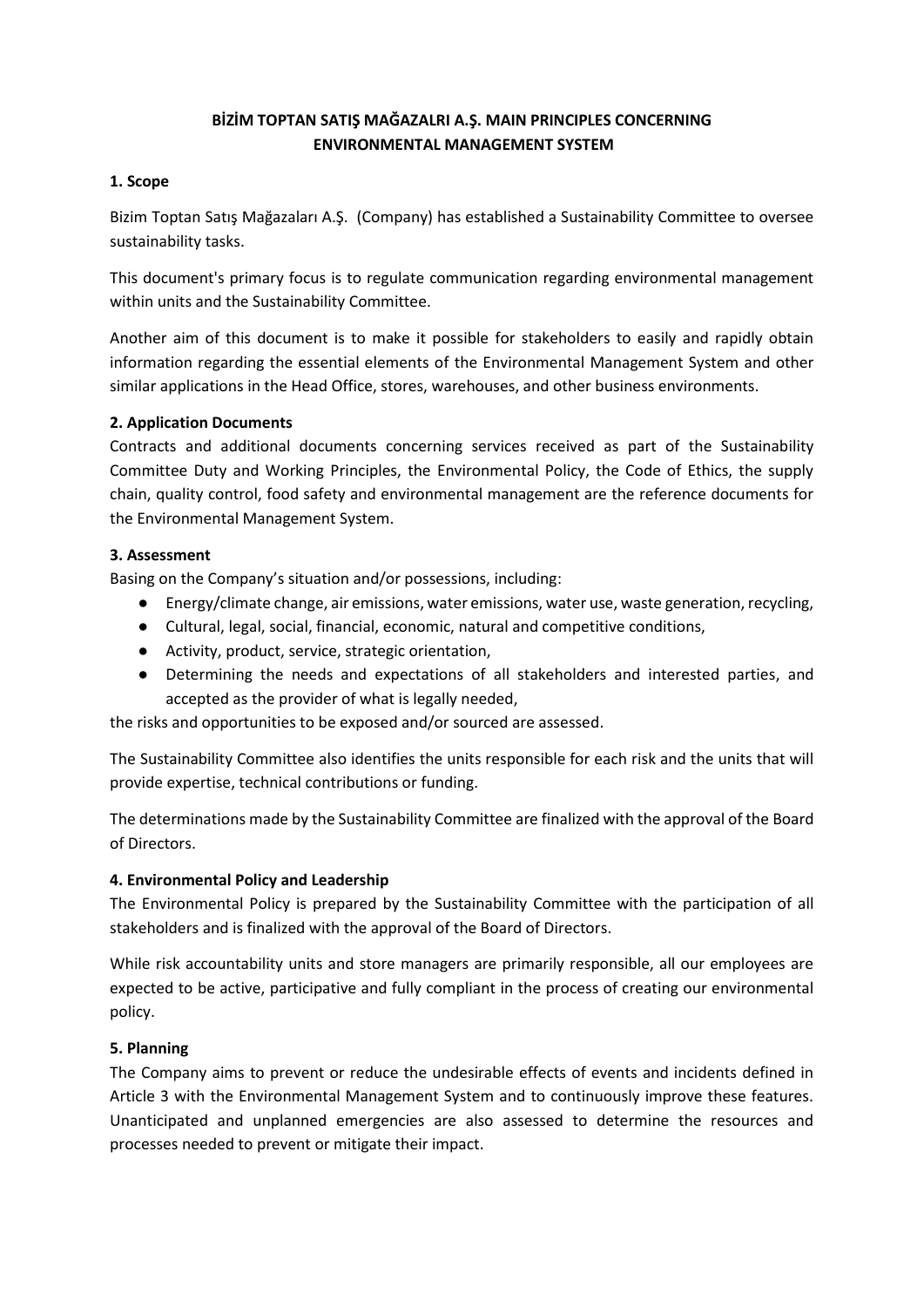Targets, resources and processes related to facility establishment and maintenance, production processes, service and product characteristics, resources, transportation, storage, resource use and compliance requirements with all types of emission, and waste management are determined by the regulations.

Risk accountability units and store managers determine risk-based objectives, required resources and processes. During these determinations, support is provided by the Senior Management per Article 6 according to their relevance. Risk-based objectives, required resources and processes are finalized with the approval of the Sustainability Committee.

# **6. Support**

Awareness raising programs for stakeholders regarding the environment and the Environmental Management System are prepared by Senior Management in the Human Resources, Marketing and Customer Relations, and Channel Development and Occupational Health and Safety departments. Programs are implemented with the approval of the Sustainability Committee. Program responsibilities are determined in accordance with the relevant stakeholder.

Senior Management in the Human Resources unit plan the implementation of programs for the skills development, required for awareness and professional competence related to the risks and opportunities within the Environmental Management System. They also track attendance and form a staff-based training inventory.

The Human Resources Department Senior Management is responsible for the communication of Environmental Policy and Environmental Management System; Senior Management in Marketing and Customer Relations is responsible for the suppliers of store products; and Senior Management in Channel Development and Corporate Security is responsible for other products and services.

Communication content, tools and methods are subject to the approval of the Sustainability Committee.

The process, procedures, data and records are required to be stored as a document, and the risk account unit also ensures documentation and necessary updates. Units transmit an example of data and records related to sustainability to the Committee in the form and frequency that the committee determine. The Secretariat of the Sustainability Committee provides easy sharing and the digital accessibility to documents for the staff.

#### **7. Operation**

Implementation plan and control processes are prepared by risk accountant units and store managers; implementation begins following the approval of the Sustainability Committee. Plan and control processes for emergency preparedness and intervention are prepared in the same way.

# **8. Performance Evaluation**

During the business process, predetermined follow-up, measurement and analysis are carried out regularly by the responsible parties; observations, findings and data are recorded.

Observations, determinations and data gathered through the follow-up, measurement and analysis of the business processes delegated to the supplier by contract, are recorded by the supplier. In case of termination of the contract with the supplier company, a digital copy of mentioned records is taken.